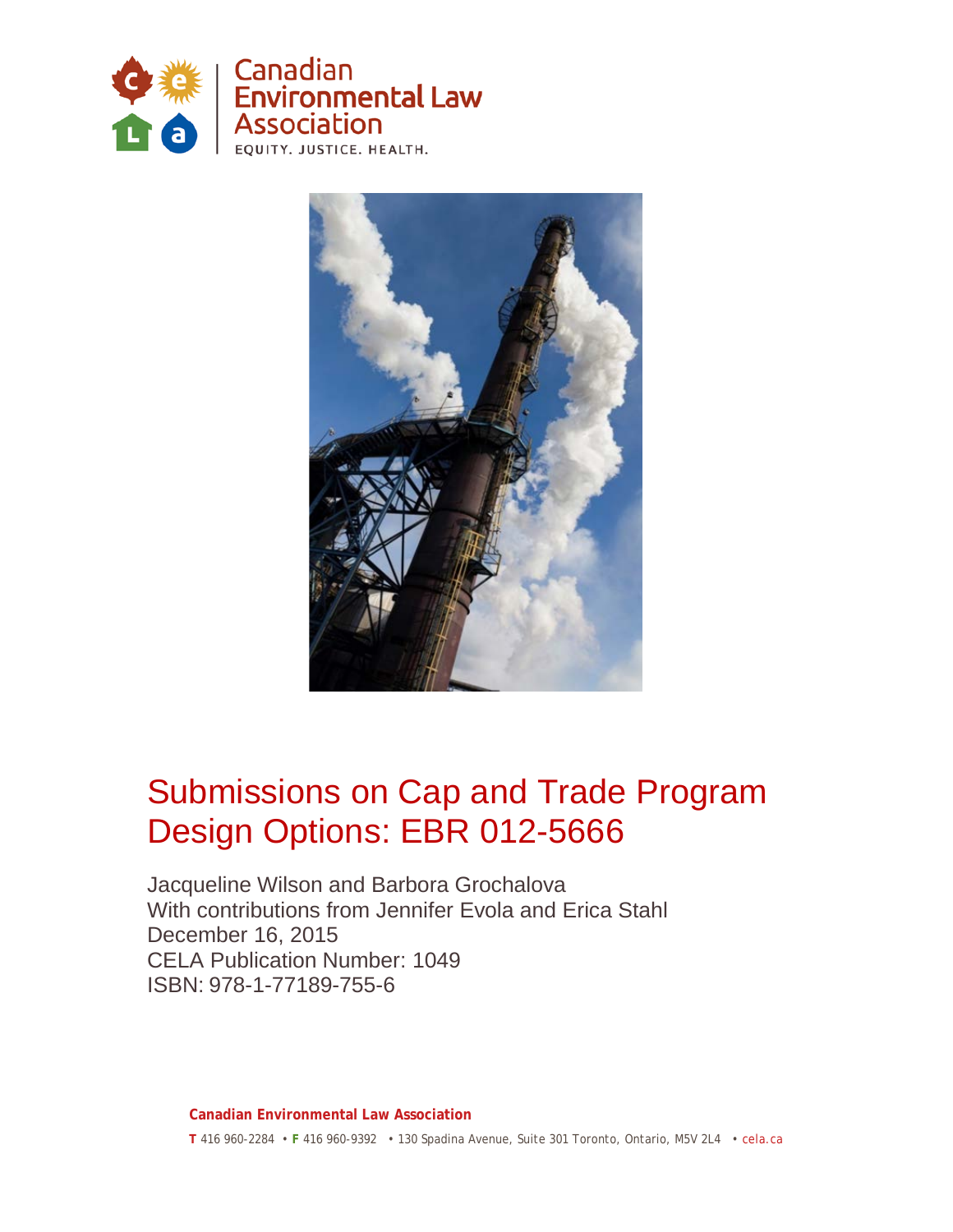#### A. Overarching Principles of Cap and Trade

Please accept the Canadian Environmental Law Association's ("CELA") comments regarding the Cap and Trade Program Design Options, EBR Registry No. 012-5666.

Every decision about the design of the cap and trade program must reflect the urgency of the climate crisis. The Environmental Commissioner of Ontario ("ECO") stressed in July, 2015 that new policies were necessary for Ontario to meets its 2020 greenhouse gas ("GHG") emissions targets.<sup>[1](#page-1-0)</sup> Our submissions reflect the principle that the cap and trade program can and must be designed to enable Ontario to reach its 2020, 2030 and 2050 GHG emissions reduction goals.

CELA is concerned that Ontario's policy design for the cap and trade program makes absolutely no mention of Indigenous peoples, for instance with regard to offsets or mitigation strategies. Indigenous peoples' traditional knowledge and values must be respected and integrated into all climate change responses by the Ontario government.<sup>[2](#page-1-1)</sup> It is critical that Indigenous peoples play a significant role in responding to and preventing the worst effects of climate change. $3$ 

CELA is also concerned about transparency and public acceptance of the cap and trade program. The program's structure is complicated and difficult to understand. A lot of the terminology is technical. The Ministry of Environment and Climate Change ("MOECC") needs to ensure that the public understands the system and decisions made under it. We encourage the MOECC to consider how it will engage with Indigenous peoples and the public on an ongoing basis.

- B. Basic Design Features
- 1) Analysis

Every basic design feature of the cap and trade program should reflect the urgency of GHG emissions reduction efforts.

Ontario announced its 2020 and 2050  $CO<sub>2</sub>$  equivalent (" $CO<sub>2</sub>e$ ") emissions reduction targets in August 2007 and joined the Western Climate Initiative in July 2008. $4$  Ontario

<span id="page-1-0"></span><sup>1</sup> Environmental Commissioner of Ontario, *Feeling the Heat: Greenhouse Gas Progress Report 2015,*  (Toronto: Office of the Environmental Commissioner of Ontario, July 2015) at 13.

<span id="page-1-1"></span><sup>2</sup> *A Statement from the Indigenous People Gathered at the Mississaugas of the New Credit First Nation in Ontario, Canada*, October, 2015, at 3 [*A Statement from the Indigenous Peoples]* included as Appendix 1 of these submissions.

<sup>3</sup> *A Statement from the Indigenous Peoples,* at 3-4

<span id="page-1-3"></span><span id="page-1-2"></span><sup>4</sup> Ontario Ministry of the Environment and Climate Change, *Go Green: Ontario's Action Plan on Climate Change,* (Toronto: Queen's Printer for Ontario, August 2007), pp 3, 6; *Environmental Protection Amendment Act (Greenhouse Gas Emissions Trading)*, S.O. 2009, c. 27, Preamble.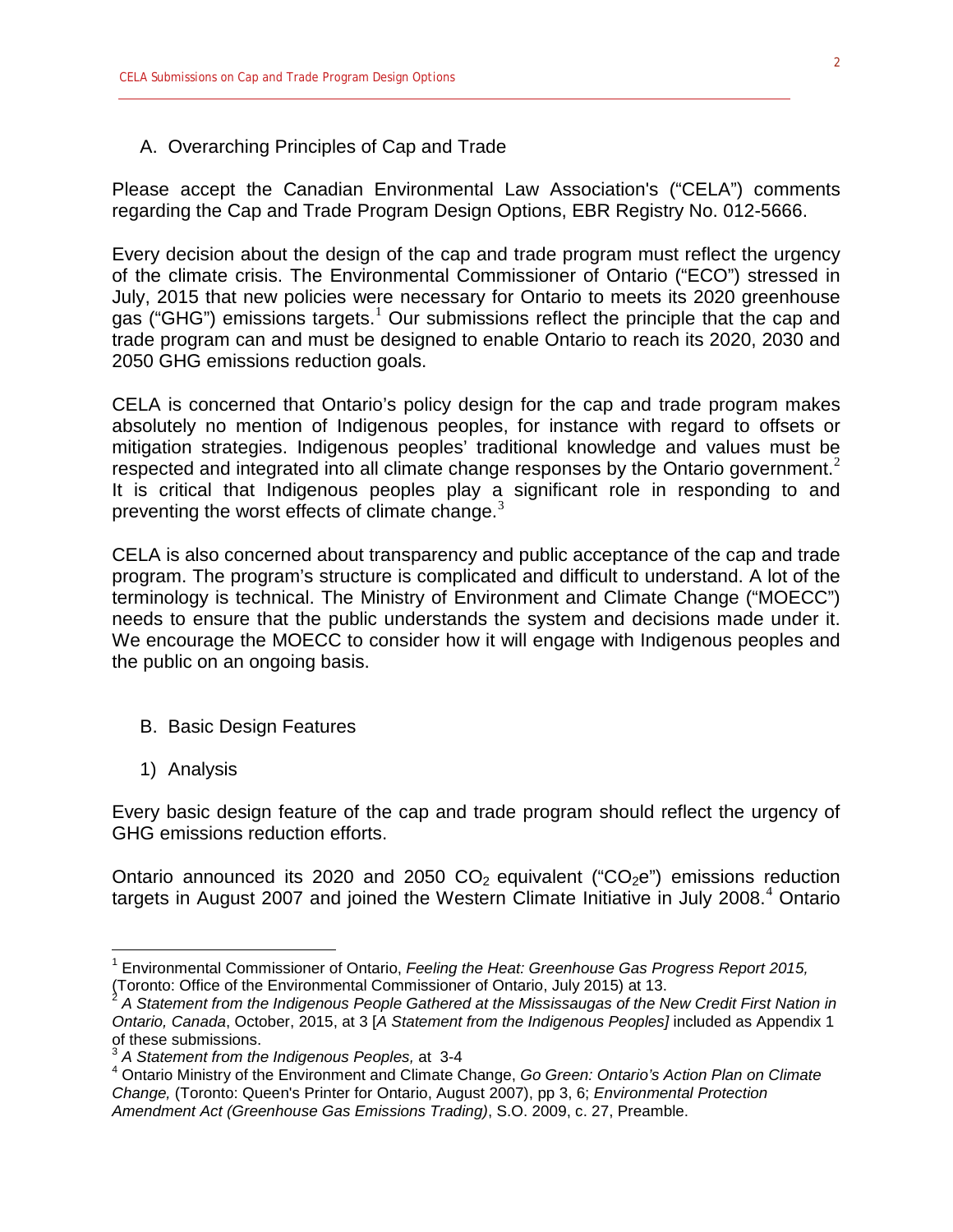businesses and industry have had significant notice of the need to reduce their GHG emissions.

Accordingly, the 2017 cap should not allow for another year of rising GHG emissions. A cap that allows for a rise in emissions in 2017 will only require a steeper reduction in emissions between 2018 and 2020. Even with a January 1, 2017 start date for the cap and trade program, there is little time for Ontario to meets its 2020 GHG emissions targets.

The 2020 cap should be set below Ontario's 2020 GHG emissions reduction target. Ontario's targets should be lowered to pursue the goal in the recent Framework Convention on Climate Change agreement to limit global climate change to  $1.5^{\circ}$  $1.5^{\circ}$  $1.5^{\circ}$ C.<sup>5</sup> Federal Minister of the Environment and Climate Change, Catherine McKenna, endorsed a global goal of limiting warming to only  $1.5^{\circ}$ C.<sup>[6](#page-2-1)</sup>

The cap should also be set below Ontario's 2020 targets because it does not cover all GHG emissions in the province. As a result, there is uncertainty about whether reductions achieved by this policy, and other initiatives, will allow Ontario to meet its GHG emissions reduction targets. Ontario's long term environmental policy is more likely to succeed if the 2020 cap is set below 2020 GHG emissions target levels, leaving room for error and adjustment as Ontario strives to meet its GHG reduction targets for 2020, 2030 and 2050.

Both new entrants to the cap and trade program and existing expanding facilities should be required to comply with the cap in the first year that they exceed the threshold of  $25,000$  tonnes of  $CO<sub>2</sub>e$  emissions per year. Once the cap and trade program is in place, the business community, including new entrants to the economy, will have certainty about the rules surrounding caps on emissions. It would significantly undermine the cap and trade program's ability to ensure real cuts to GHG emissions if new facilities were allowed to emit over the cap for two years before needing to comply. It would also be unfair to existing businesses, including those that expand and move over the 25,000 tonne  $CO<sub>2</sub>e$  emissions per year threshold, to allow for a long adjustment period for new businesses.

### 2) CELA's Recommendations

*Timing:* Noting that a later program start date would mean a steeper decline in annual caps to support achievement of Ontario's GHG reduction targets, does a January 1,

<span id="page-2-0"></span><sup>5</sup> *Adoption of the Paris Agreement: Proposal by the President*, UNFCCC, 12 December 2015, Draft decision -/CP.21, FCCC/CP/2015/L.9/Rev.1, Annex, art 2(1)(a); see also Kevin Anderson and Alice Bows, *Beyond 'dangerous' climate change: emission scenarios for a new world, Phil Trans R Soc A* (2011) at 20-44.<br><sup>6</sup> Bruce Cheadle, "COP21: Catherine McKenna endorses goal of limiting warming to 1.5 degrees C", CBC

<span id="page-2-1"></span>News (8 December 2015) online: CBC News [<http://www.cbc.ca/news/politics/mckenna-cop21-paris](http://www.cbc.ca/news/politics/mckenna-cop21-paris-goal-1.3355409)[goal-1.3355409>](http://www.cbc.ca/news/politics/mckenna-cop21-paris-goal-1.3355409).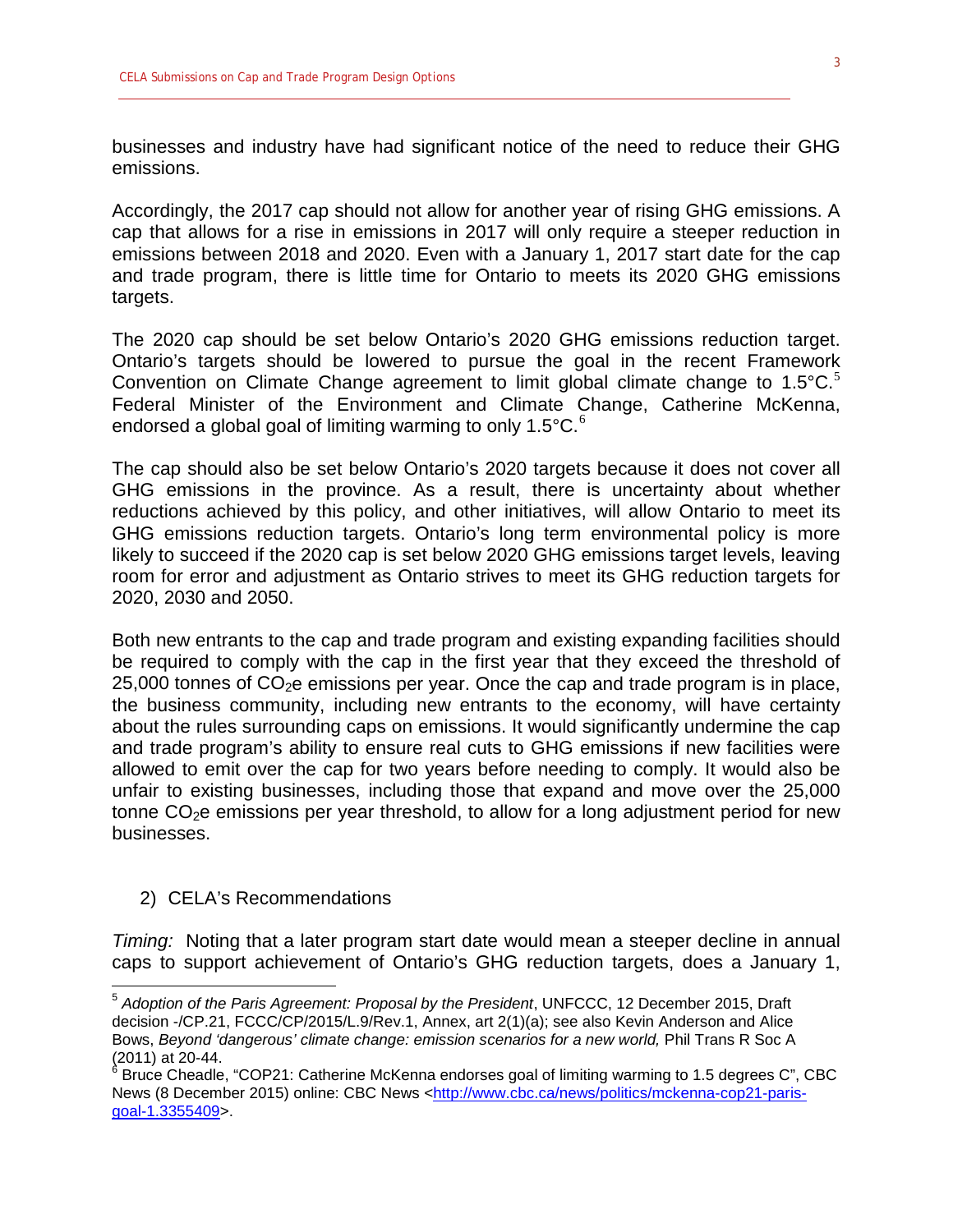2017 start date give sufficient time for industry, businesses, and households to prepare for a cap and trade program? (p 15)

#### **Recommendation 1: The cap and trade program should start on January 1, 2017.**

*New and expanding facilities*: The proposal indicates that new facilities emitting 25,000 tonnes or more of GHG annually would not have a direct compliance obligation until their third year of operation (these facilities would still have an indirect compliance obligation for fuel use). Would you propose a longer or shorter time? If so, what duration and why? ( $p$  27)

## **Recommendation 2**: **New facilities should be included in the cap and trade program in their first year of operation.**

*New and expanding facilities*: For existing facilities that are expanding, it is proposed that the compliance obligation start the first year that the regulatory threshold is exceeded. Does this allow sufficient time for entities to prepare for compliance? (p 27)

## **Recommendation 3**: **Expanding facilities should be included in the cap and trade program in their first year of exceeding the compliance threshold.**

*Setting the cap:* If Ontario set a 2020 cap that would achieve reductions beyond achieving the 2020 GHG reduction target, would that ease the transition for compliance periods post-2020? (p 34)

**Recommendation 4: The cap should be set below Ontario's 2020 GHG reduction targets to account for the international consensus that global climate change should be limited to 1.5°C and to allow for error and adjustment in the program from now until 2050.**

- C. Free allowances and leakage
- 1) Analysis

The MOECC's proposal to set the assistance factor of the facility allocation equation at 100% regardless of the level of leakage risk amounts to a program-wide subsidy for industrial emitters. The current approach appears to bear no relationship to leakage concerns and is not supportable. California took a similar approach to free allowances, which has resulted in industries with no true leakage risk being subsidized with free allowances. California's approach to free allowances is deeply problematic and should not be emulated.

The integrity of the cap and trade program should not be undermined by exaggerated leakage concerns. Carbon leakage is not likely to affect a large proportion of Ontario's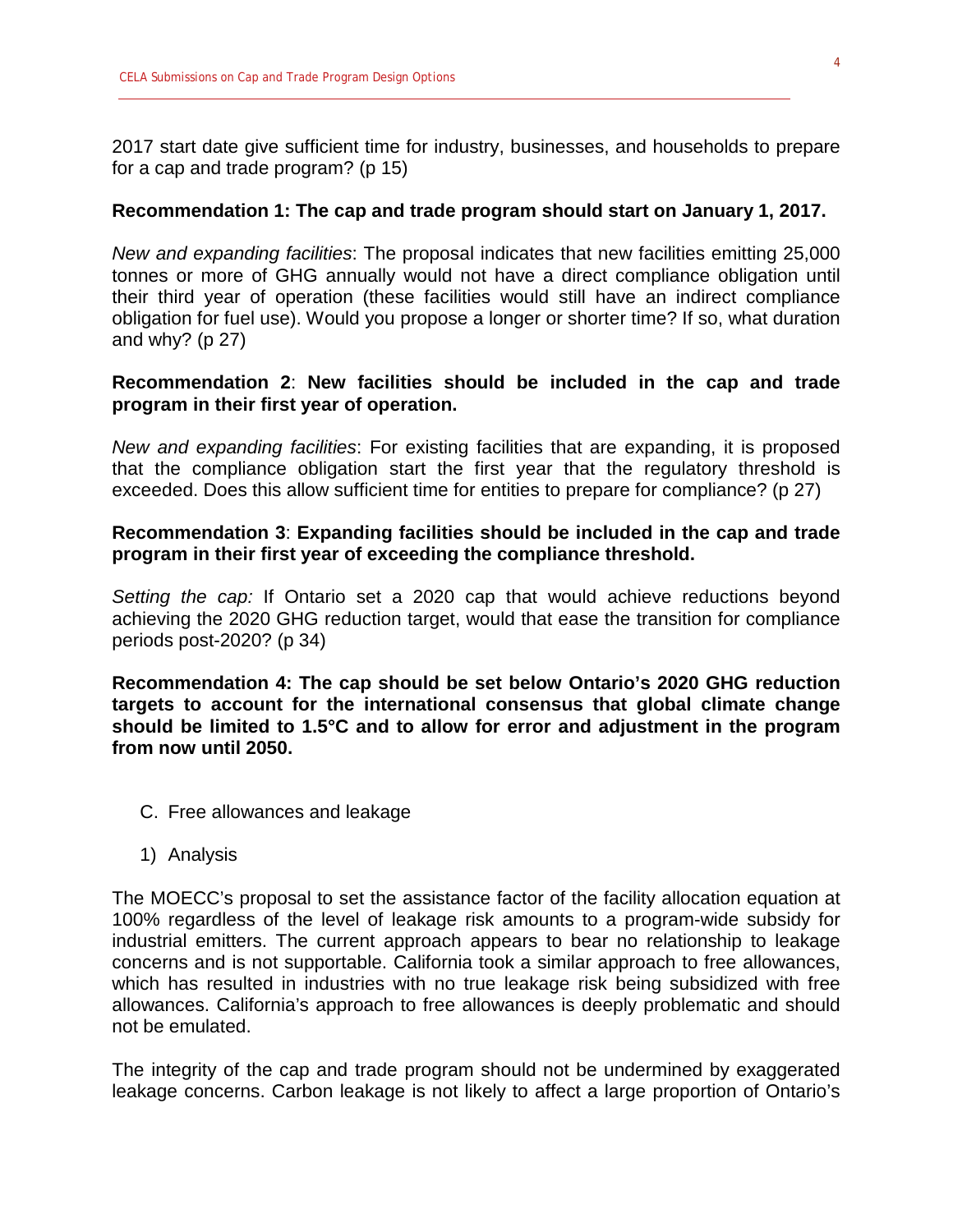economy, and the significance of leakage for Ontario has likely been overstated.<sup>[7](#page-4-0)</sup> A report from the Ecofiscal Commission estimates that at a price of \$30 per tonne of  $CO<sub>2</sub>e$ , producers amounting to only 2% of Ontario's GDP are at risk of leakage.<sup>[8](#page-4-1)</sup> An increasing number of jurisdictions are contemplating carbon pricing, and leakage concerns are likely to continuously decrease over time.

Public acceptance of the cap and trade program will be influenced in large part by how well Ontarians understand it, and whether every polluter is seen as contributing fairly to emissions reductions. Any allocation of free allowances must therefore be based on a detailed analysis of actual trade exposure, and be updated regularly to reflect changing realities.

If any free allowances are distributed to address true leakage concerns, the approach to allotment should be governed by the following key principles:

- a) Free allowances should be targeted to only vulnerable producers.
- b) The MOECC's approach to determining which producers are vulnerable must be transparent.
- c) Any assistance should be temporary and there should be clear phase-out timelines to incent emissions reductions in those industries.

The base amount for each facility should be determined on a product-output basis, using best practices within each sector as a benchmark. This approach would address leakage while also rewarding early reductions.

The consequences of allocating wide-ranging free allowances include a less robust carbon reduction policy and foregone revenue. Instead of over-allocating free allowances, Ontario should invest more revenue into complementary policies that soften the burden of higher energy prices on low-income and other vulnerable communities.

2) CELA's Recommendations

*Distributing Allowances:* Are adjustments required to the proposed approach for assessing leakage risk to reflect Ontario's unique circumstances? If so, what adjustments would you recommend and why? (p 50)

<span id="page-4-0"></span> $7$  Chris Bastille, Benjamin Dachis and Nic Rivers, "Pricing Greenhouse Gas Emissions: Impact on Canada's Competitiveness" (February 2009) 280 CD Howe Institute Commentary 1, online: CD Howe Institute [<https://www.cdhowe.org/pdf/commentary\\_280.pdf>](https://www.cdhowe.org/pdf/commentary_280.pdf). See also Daniel A Farber, "Pollution Markets and Social Equity: Analyzing the Fairness of Cap and Trade" (2012) 39:1 Ecology LQ, online: Berkeley Law at [<http://scholarship.law.berkeley.edu/facpubs/2047>](http://scholarship.law.berkeley.edu/facpubs/2047).

<span id="page-4-1"></span><sup>&</sup>lt;sup>8</sup> Elizabeth Beale et al., "Provincial Carbon pricing and Competitiveness Pressures: Guidelines for Business and Policymakers" (Canada's Ecofiscal Commission: 2015) online: Canada's Ecofiscal Commission [<http://ecofiscal.ca/wp-content/uploads/2015/11/Ecofiscal-Commission-Carbon-Pricing-](http://ecofiscal.ca/wp-content/uploads/2015/11/Ecofiscal-Commission-Carbon-Pricing-Competitiveness-Report-November-2015.pdf)[Competitiveness-Report-November-2015.pdf>](http://ecofiscal.ca/wp-content/uploads/2015/11/Ecofiscal-Commission-Carbon-Pricing-Competitiveness-Report-November-2015.pdf).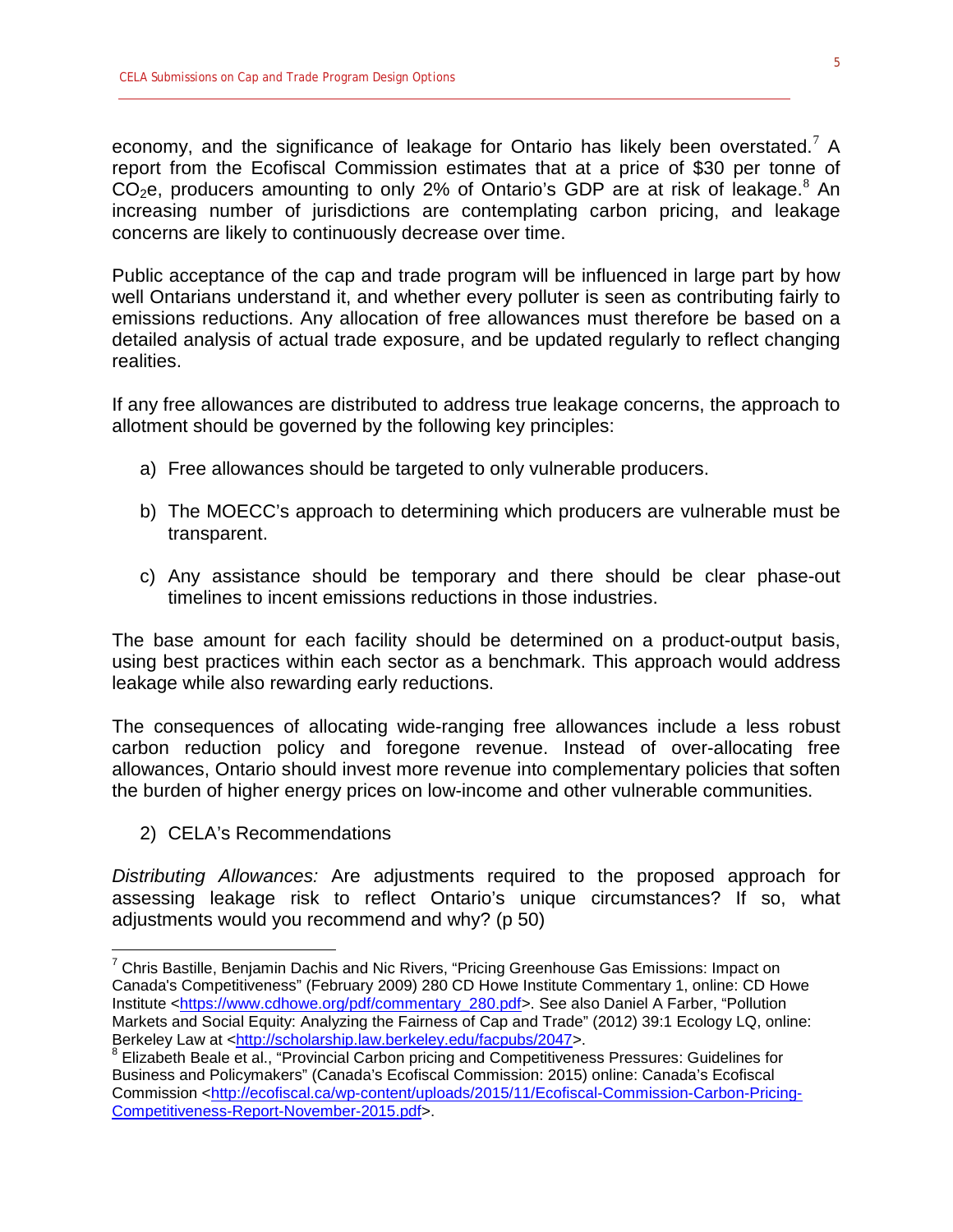**Recommendation 5: Ontario is joining an existing cap and trade market, with adequate notice to industry, at a time when carbon pricing is becoming increasingly common. The justification for any free allowances to address leakage needs to be rigorously evaluated.**

*Distributing Allowances:* What are the strengths and weaknesses of Ontario's proposed approach to address carbon leakage risk? Are there additional steps Ontario should consider? Are there measures that could be improved? (p 50)

**Recommendation 6: Ontario's approach to leakage is too broad and appears to bear no relationship to true leakage risk. If any free allowances are distributed, they must be targeted, transparent, and temporary.** 

*Mitigating Carbon Leakage*: For the next compliance period (post 2020) how should the different EITE risk classes be treated with regard to setting the "assistance" factor? (p 56)

**Recommendation 7: The assistance factor should be determined based on trade realities at that time. No assistance should be given to low and medium leakage risk emitters.** 

*Mitigating Carbon Leakage*: What should Ontario consider in setting the cap decline factor for sectors eligible for allowances free-of-charge? (p 56)

**Recommendation 8: The cap decline factor should be set in a way that ensures Ontario can meet its current targets, as well as leaving room for Ontario to meet the new global commitment to only allow 1.5°C of average global temperature increase.**

*Mitigating Carbon Leakage*: Should fixed process emissions and combustion emissions be treated differently in recognition that emission reduction opportunities for fixed process emissions are more limited in the short-term? (p 56)

**Recommendation 9: Differential treatment is not warranted. The goal of regulating greenhouse gas emissions is to provide strong incentives for innovation and process shift.** 

*Mitigating Carbon Leakage*: Do you support additional border carbon adjustments, and if so, which ones? (p 56)

**Recommendation 10: In principle, border carbon adjustments are a useful tool to counter potential leakage and to encourage adoption of carbon pricing outside Ontario. Any increase in border carbon adjustments must be reflected in a corresponding decrease in free allowances, if any.**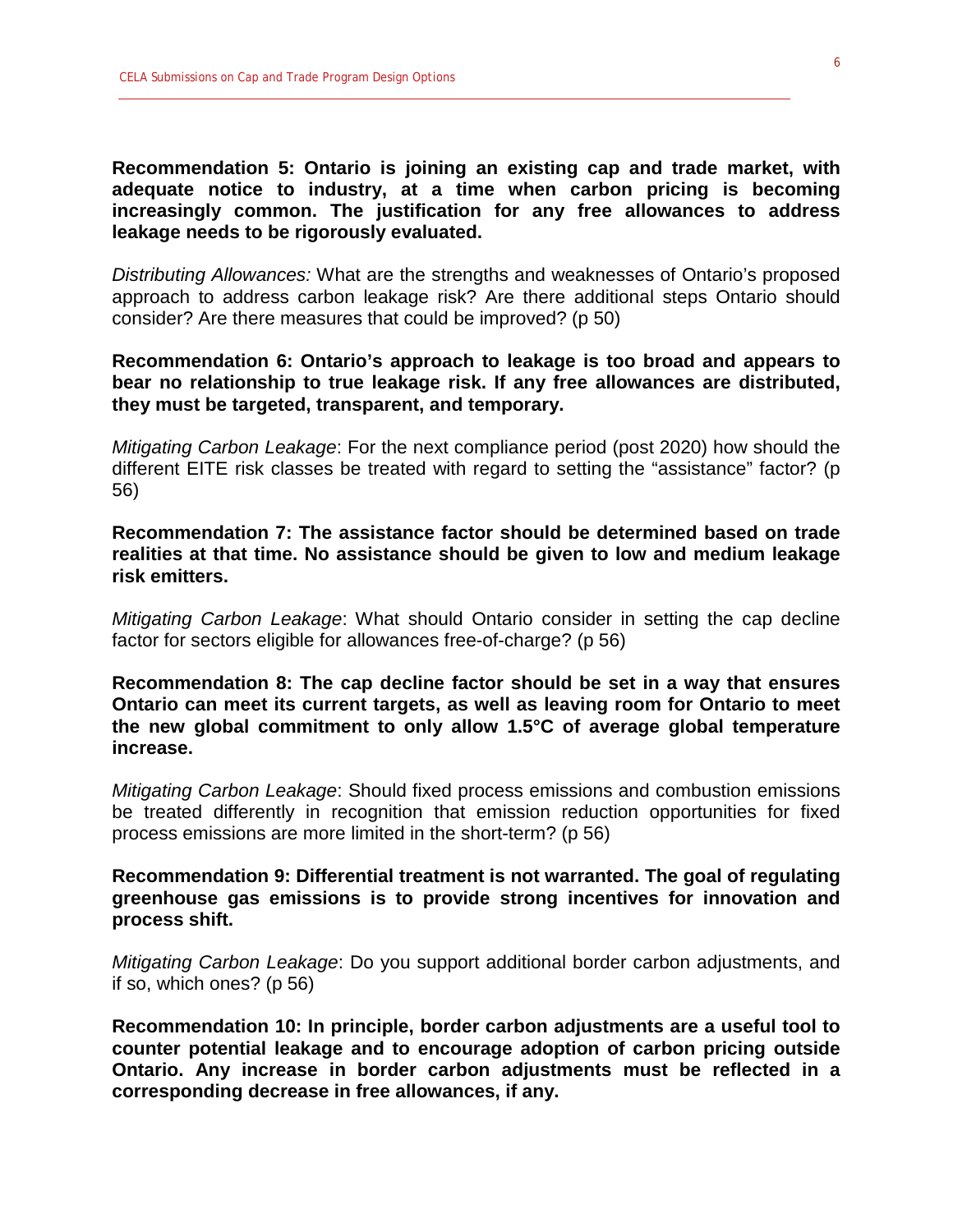- D. Reporting, true-ups and enforcement
- 1) Analysis

The first compliance period should be two years, rather than four years. The government, the public and public interest organizations all have an interest in receiving early, transparent information to ensure that reporting entities are meeting their obligations under the cap and trade program and the policy has been successfully implemented.

In any event, reporting entities should be required to participate in a true-up (or a partial true-up if the first compliance period is set at four years) in 2019. That will allow reporting entities and the government to practice and perfect the true-up process. It will also ensure that Ontario can assess whether it is on track to meet its 2020 GHG targets before that period has already passed.

2) CELA's Recommendations

*Market Design Features:* To enhance compliance flexibility, should Ontario proceed with an initial four-year compliance period and then align with three-year compliance periods post-2020? (p 37)

#### **Recommendation 11: The initial compliance period should be two years.**

*Compliance Requirements/ true-ups:* Should Ontario include a requirement to submit allowances for a portion of emissions (partial true-up) to give companies and staff experience before the compliance deadline in 2021? (p 62)

*Compliance Requirements/ true-ups:* If so, for what portion of the compliance obligation should companies be required to submit allowances, e.g., 25%, 50%, etc.? (p 62)

*Compliance Requirements/ true-ups:* When should the partial true-up take place? (p 62)

## **Recommendation 12: There should be a full true-up at the end of a two year compliance period. If the four year compliance period is maintained, a partial true-up should take place after a two year period.**

- E. Enforcement
- 1) Analysis

The MOECC must commit sufficient resources, including dedicated staff, to enforce any penalties included in the cap and trade program. Enforcement of this regime should be coordinated with enforcement of the GHG Reporting Regulations.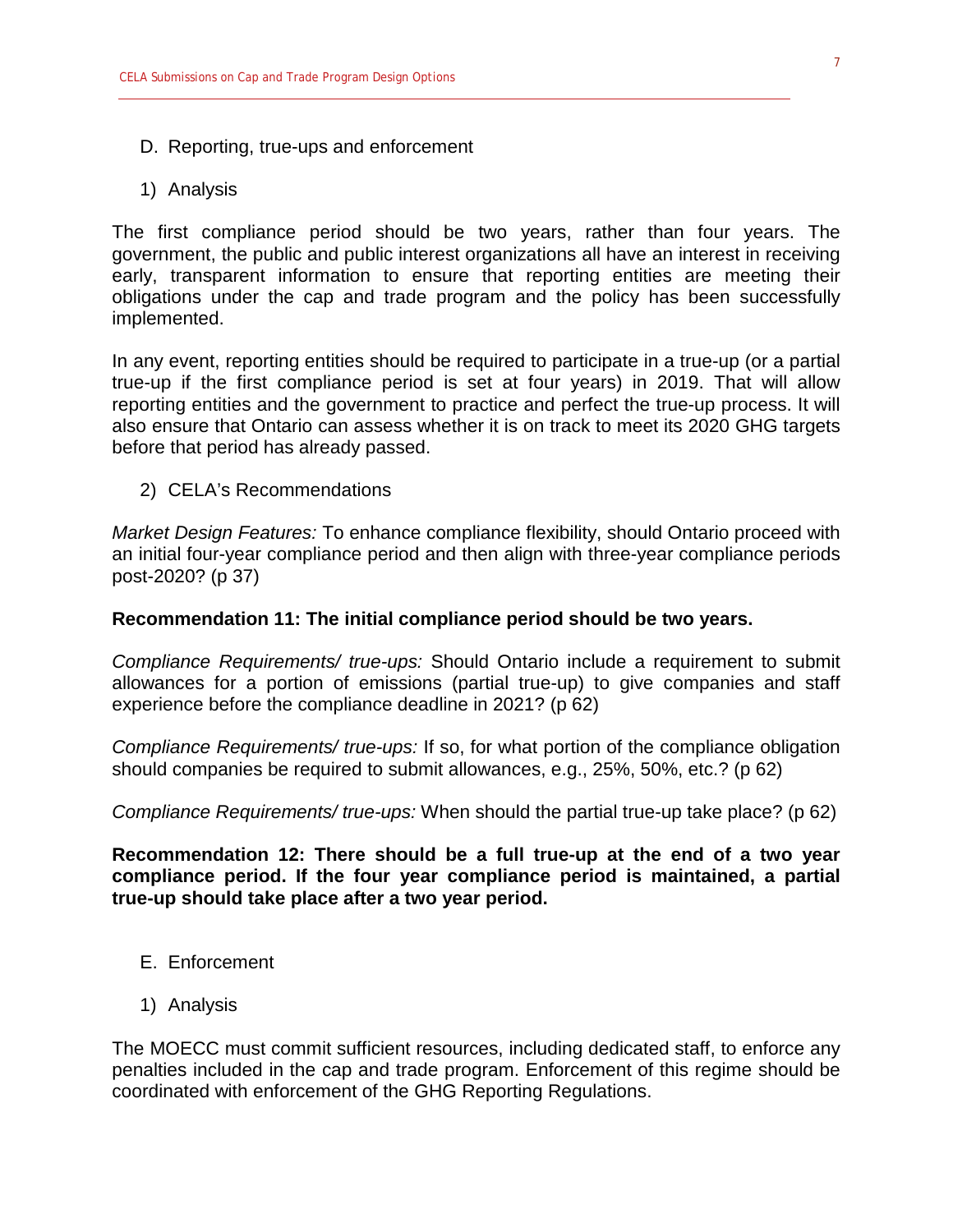We note that the ECO expressed significant concerns in 2007 about the ability of the MOECC and Ministry of Natural Resources and Forestry to fulfill their mandates due to low operating budgets.<sup>[9](#page-7-0)</sup> Likewise, the ECO found in its 2013/2014 report that MOECC relied too heavily on soft approaches to enforcement, and that mandatory abatement and enforcement actions were rarely applied.<sup>[10](#page-7-1)</sup> These concerns will be exacerbated if sufficient resources are not set aside to enforce the new cap and trade program.

CELA looks forward to reviewing the details of the proposed administrative monetary penalty regime. The penalties must be sufficiently high to truly encourage compliance. We also expect that the regime will take into account the significance of the noncompliance and the history of the violator.

2) CELA's Recommendations

*Enforcement and Penalties:* Are the proposed enforcement provisions sufficient to ensure compliance in a cap and trade system? Should any of them be scaled differently? If so, which ones and how? (p 65)

*Enforcement and Penalties:* What additional enforcement tools should Ontario consider to ensure compliance with program rules? (p 65)

*Enforcement and Penalties:* What should Ontario consider in establishing an administrative penalty scheme? (p 65)

**Recommendation 13: The MOECC must set aside sufficient resources for enforcement of the cap and trade program.**

- F. Use of Revenue
- 1) Analysis

The cap and trade program should include a legislated requirement that at least 25% of generated revenues be used to mitigate the impacts of the program on low-income, First Nation and other marginalized communities. The current policy design is not mindful of this policy's impact on low-income communities.

<span id="page-7-0"></span><sup>9</sup> Environmental Commissioner of Ontario, *Doing Less with Less: How shortfalls in budget, staffing and inhouse expertise are hampering the effectiveness of MOE and MNR, ECO Special Report to the* 

<span id="page-7-1"></span>Legislative Assembly of Ontario (Toronto: Office of the Environmental Commissioner of Ontario, 2007).<br><sup>10</sup> Environmental Commissioner of Ontario, "Part 4: MOE: Weak Responses to Increasing Challenges," in *Managing New Challenges: Annual Report 2013/2014,* (Toronto: Office of the Environmental Commissioner of Ontario, 2014) at 105-114.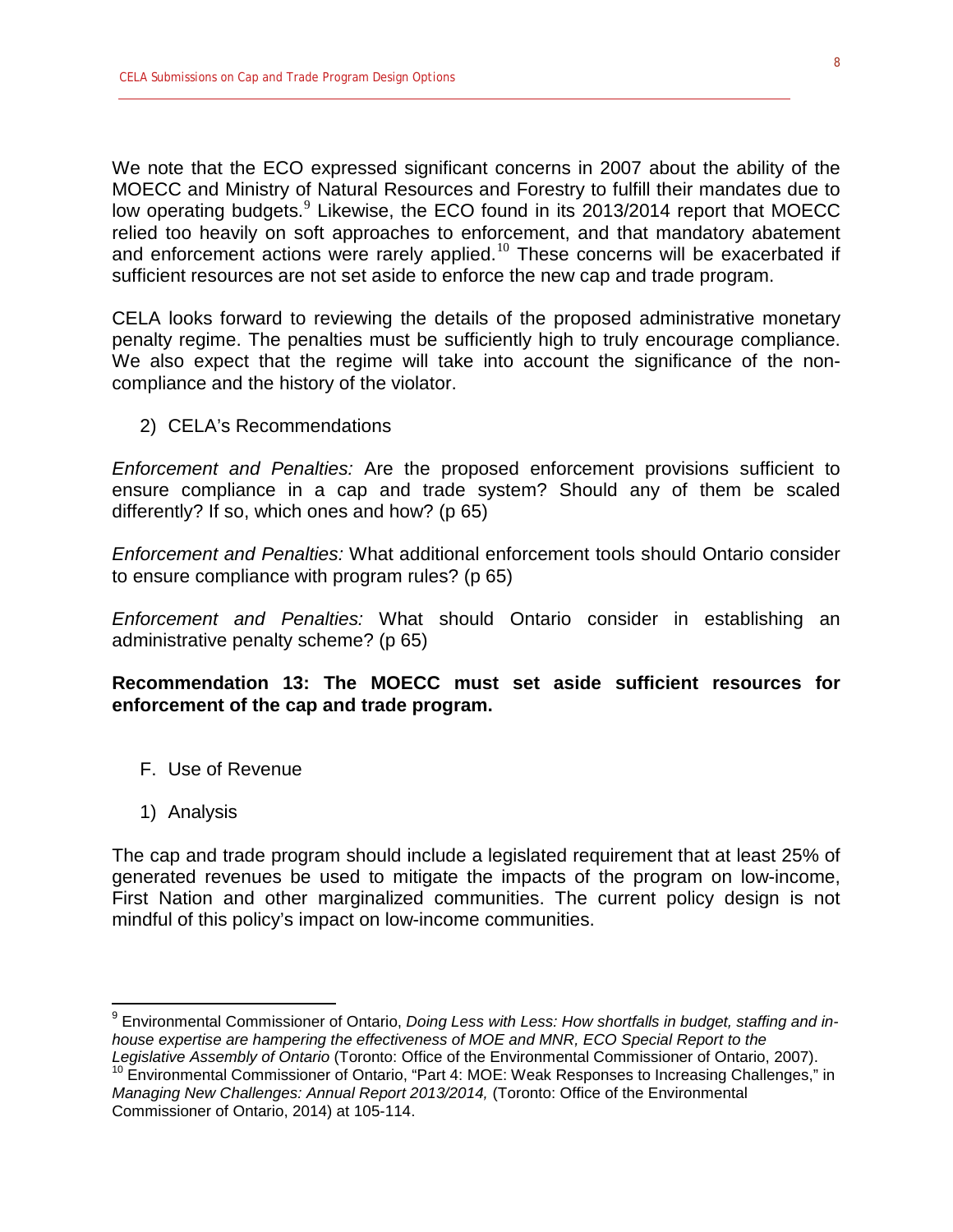Climate change has important equity dimensions. Income inequality and poverty are very serious problems in Canada.<sup>[11](#page-8-0)</sup> The link between social inequality and climate change is simple: low-income communities have contributed least to GHG emissions, but will be impacted most by climate change. $^{12}$  $^{12}$  $^{12}$ 

Global climate change is already impacting Indigenous communities, including Indigenous practices, livelihoods and wellbeing.<sup>1</sup>

Portland, Oregon's *Climate Action Plan 2015* correctly observes that low-income populations have been under-served by programs and investments in the past, and are under-represented in climate change policy:

Communities of color and low-income populations have historically been underserved by programs and investments and under-represented in decision making on climate policy. Lack of low-carbon, safe transportation options, inefficient housing and the inability to afford healthy food are examples of disparities experienced by these communities that result in fewer benefits from climate action opportunities. These inequities primarily result from ongoing institutional racial bias and historical discriminatory practices that have resulted in the inequitable distribution of resources and access to opportunities. $^{14}$  $^{14}$  $^{14}$ 

The disparities in housing quality and transportation options identified in the Portland plan are particularly relevant to Ontario's cap and trade design because of the high percentage of Ontario's GHGs that come from transportation, buildings, and electricity.<sup>[15](#page-8-4)</sup> CELA therefore recommends that Ontario legislate that a minimum amount of revenue be set aside for low-income and disadvantaged communities, like in California's Senate Bill 535, but that it examine whether the 25% rate set in California is sufficient to truly address equity concerns.<sup>[16](#page-8-5)</sup> The Canadian Centre for Policy Alternatives suggested in its consideration of the British Columbia carbon tax that half of the revenues generated from carbon pricing programs be directed to low-income communities. $17$ 

<span id="page-8-0"></span><sup>11</sup> *Towards a More Equal Canada: A Report on Canada's Economic and Social Inequality (*Broadbent Institute, October 2012) online: Broadbent Institute

<span id="page-8-1"></span>[<sup>&</sup>lt;http://ywcacanada.ca/data/research\\_docs/00000292.pdf>](http://ywcacanada.ca/data/research_docs/00000292.pdf). <sup>12</sup> Marc Lee, *Fair and Effective Carbon Pricing: Lessons from BC* (Vancouver: Canadian Centre for Policy Alternatives, February 2011) [*Fair and Effective Carbon Pricing]* Online: CCPA [<https://www.policyalternatives.ca/sites/default/files/uploads/publications/BC%20Office/2011/02/CCPA-](https://www.policyalternatives.ca/sites/default/files/uploads/publications/BC%20Office/2011/02/CCPA-BC_Fair_Effective_Carbon_FULL_2.pdf)

<span id="page-8-3"></span><span id="page-8-2"></span>[BC\\_Fair\\_Effective\\_Carbon\\_FULL\\_2.pdf>](https://www.policyalternatives.ca/sites/default/files/uploads/publications/BC%20Office/2011/02/CCPA-BC_Fair_Effective_Carbon_FULL_2.pdf).<br><sup>13</sup> A Statement from the Indigenous Peoples at 3. Enclosed as Appendix 1 to these submissions.<br><sup>14</sup> City of Portland, 2015 Climate Action Plan: Local Strategies to Address Climate Cha of Portland, June, 2015) at 43, online: Portland, Oregon<br>
<https://www.portlandoregon.gov/bps/article/531984>.

<span id="page-8-4"></span><sup>&</sup>lt;sup>1[5](https://www.portlandoregon.gov/bps/article/531984)</sup> Environmental Commissioner of Ontario, Feeling the Heat: Greenhouse Gas Progress Report 2015, (Toronto: Office of the Environmental Commissioner of Ontario, July 2015) at 14-15.<br><sup>16</sup> US, SB 535, *California Global Warming Solutions Act of 2006: Greenhouse Gas Reduction Fund,* 

<span id="page-8-5"></span>*<sup>2011-2012,</sup> Reg Sess, Cal, 2012,* ch 830, s 39713. <sup>17</sup> *Fair and Effective Carbon Pricing* at 7.

<span id="page-8-6"></span>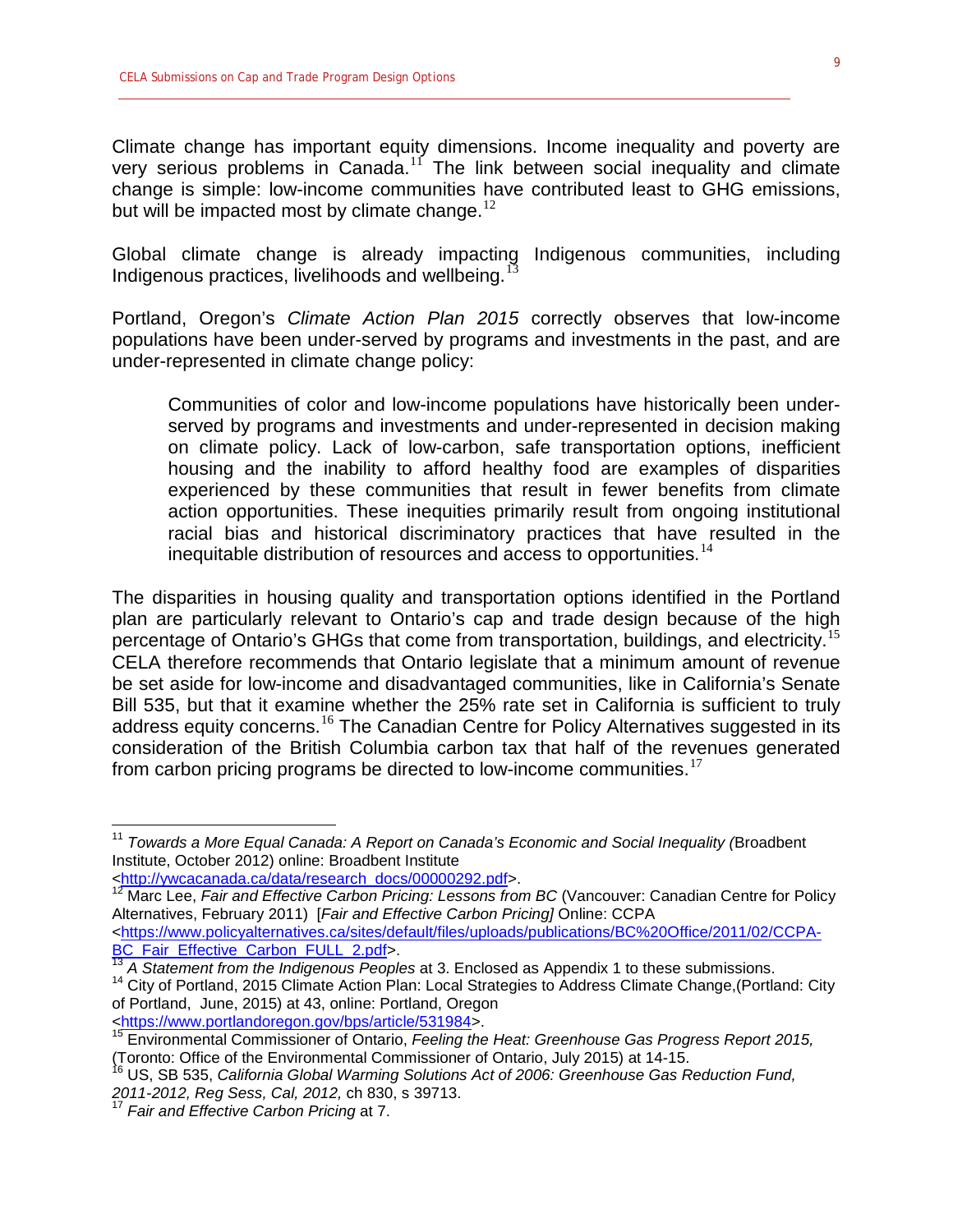Given that electricity production is not eligible for free allowances and that electricity producers will pass along increased costs to consumers, Ontario must consider the disproportionate burden for low-income consumers who will need to pay increased costs for electricity. Lump-sum rebates for low-income households are an effective mechanism to reduce the increased cost of essential services.<sup>[18](#page-9-0)</sup> Ontario should proportionately increase the rebate and availability of the *Ontario Electricity Support Program*. The *Ontario Electricity Support Program* should also be expanded to include energy from natural gas.

California has used a significant portion of revenue from its cap and trade program to fund public transportation initiatives.<sup>[19](#page-9-1)</sup> If transportation investments are to be considered as part of the percentage of investments targeting low-income communities, Ontario should outline clearly how particular vulnerable communities will be served by a project. It is crucial that investments undertaken as part of the cap and trade program be made in addition to existing transportation funding.

Revenue from the cap and trade program should not be included in general government revenue. Proceeds should go directly into GHG emissions reduction programs and complementary policies. The revenue should be administered by government in a way that is transparent and allows for input from the public.

Finally, Ontario's policy design proposal asks how investments could assist different industrial sectors with GHG emissions reductions. Ontario should be focusing its efforts on mitigating the impact of this program on low-income communities. At the very least, Ontario must consider the impact of its proposed approach to distribute free allowances to all industrial emitters without also setting aside funds to assist with industrial transitions to a low carbon economy.

2) CELA's Recommendations

*Mitigating Carbon Leakage*: What kinds of investments are required to make it possible for your sector to affect significant greenhouse gas emissions reductions? (p 56)

**Recommendation 14: There should be a legislated requirement to use revenue from the cap and trade program to counteract impacts of the program on lowincome communities.** 

<span id="page-9-0"></span><sup>&</sup>lt;sup>18</sup> Chad Stone, "Presentation of The Design and Implementation of Policies to Protect Low-Income Households under a Carbon Tax" (Lecture delivered at the *How Pricing Carbon Impacts Low-Income Households* webinar at Resources for the Future, Washington, DC, 22 September 2015); Chad Stone, "The Design and Implementation of Policies to Protection Low-Income Households under a Carbon Tax" (21 September 2015) Policy Futures, online: CBPP [<http://www.cbpp.org/sites/default/files/atoms/files/9-](http://www.cbpp.org/sites/default/files/atoms/files/9-21-15climate.pdf) [21-15climate.pdf>](http://www.cbpp.org/sites/default/files/atoms/files/9-21-15climate.pdf).

<span id="page-9-1"></span><sup>&</sup>lt;sup>19</sup> California Air Resources Board, "Greenhouse Gas Reduction Fund Programs" online: CARB [<http://www.arb.ca.gov/cc/capandtrade/auctionproceeds/summaryproceedsappropriations.pdf>](http://www.arb.ca.gov/cc/capandtrade/auctionproceeds/summaryproceedsappropriations.pdf).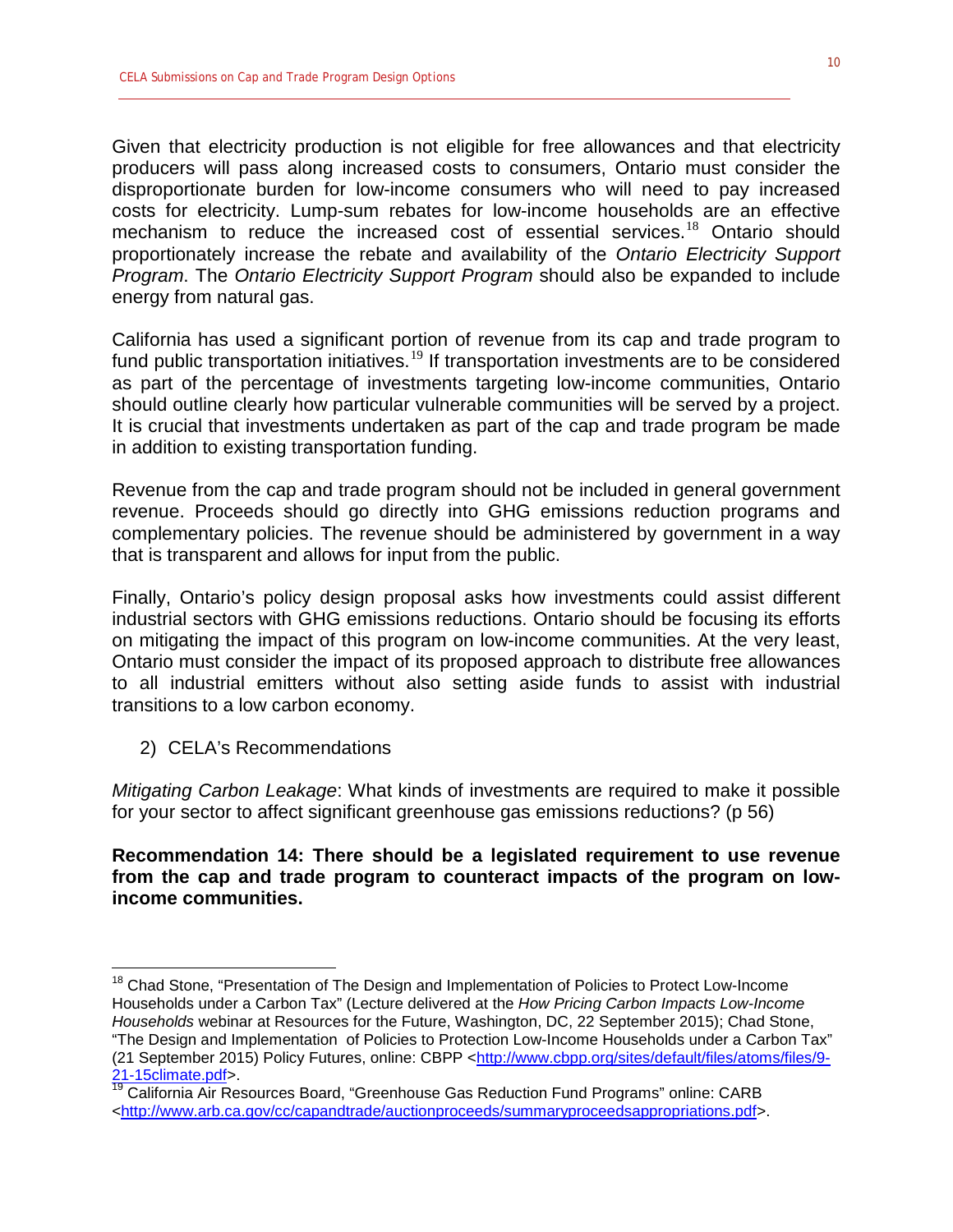- G. Complementary policies
- 1) Analysis

Ontario should integrate its GHG emissions reduction goals into decision-making across all sectors. Conversely, advances made in other areas of environmental protection and health should not be undermined in the name of carbon emissions reduction. This is especially true in the case of energy-from-waste facilities. We understand energy-fromwaste to mean incineration and other thermal treatment technologies, but that it does not include landfill gas capture for energy production, sustainable biomass or anaerobic digestion. Most energy-from-waste facilities release numerous toxic substances and should be banned altogether. They should not be understood to be a viable source of energy.

Recognizing that complementary policies historically amount to a significant proportion of GHG reductions in cap and trade jurisdictions, a comprehensive plan to reduce GHG emissions with measurable targets should be developed. Complementary policies have to be equitable and have to respect and integrate Indigenous peoples' traditional knowledge and values.

2) CELA's Recommendations

*Sector Coverage:* How should Ontario's program treat energy-from-waste facilities considering that emissions from landfilling are proposed not to be covered by the program? (p 18)

**Recommendation 15: CELA is fundamentally opposed to energy-from-waste facilities, which have significant environmental consequences and should be banned altogether. We understand that energy-from-waste facilities do not include landfill gas capture for energy production, sustainable biomass or anaerobic digestion. Ontario should set an expedited deadline for phasing out any existing energy-from-waste facilities. Those facilities should be covered by the cap and trade program during the phase-out process.** 

*Setting the cap:* What type of complementary measures would help ensure that the target is met by 2020? (p 34)

#### **Recommendation 16:**

Since 1970 CELA has advocated for policies that promote public health and environmental quality in Ontario. The following is a non-exhaustive list of policies that Ontario should enact in order to adequately reduce its GHG emissions.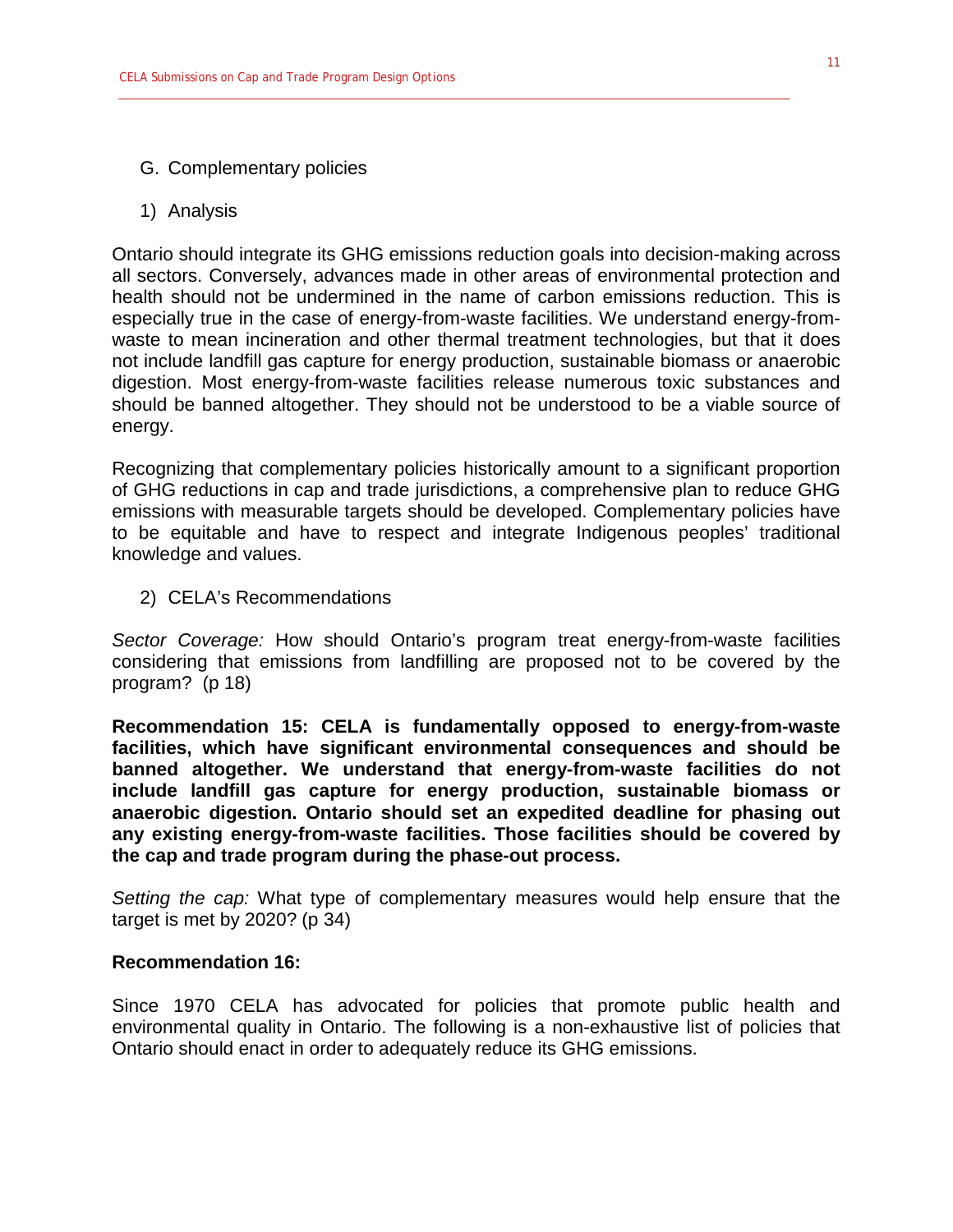**Location-efficient development, or compact development, reverses urban sprawl: building communities, workplaces, and amenities are built conveniently close together and connected by public transit, with opportunities for active transportation.** Passenger road transportation is the single largest category of emissions in Ontario. Smart planning is essential to meeting Ontario's climate goals. The *Live Where You Go*[20](#page-11-0) report (Appendix 2) provides examples of policy tools that Ontario should adopt to encourage location-efficient development. For example, development charges should ensure that location-efficient development costs less, property tax reform should more fairly reflect the environmental footprint of a development, and location efficient mortgages should be encouraged. As CELA highlighted in our submissions on the *Climate Change Discussion Paper* in March 2015, it is essential to develop policies to encourage compact communities without disproportionately impacting low-income communities, such as by incorporating mandatory affordable unit benchmarks. $21$ 

**Integrated Community Energy Solutions (ICES) offer cross-sectoral GHG emissions reduction strategies at the community level.** These solutions can be found in the *ICES Municipal Toolkit[22](#page-11-2)* (Appendix 3), and include elements of energy supply and distribution, transportation, housing and buildings, industry, water and waste management, and land use. While the *Toolkit* provides examples of municipal policies, concurrent provincial legislation is necessary to promote change. Appendix C of the *ICES Municipal Toolkit* highlights government incentive programs that support municipal ICES efforts, and Appendix D outlines the legislative and policy changes necessary to meet the objective of developing low-carbon communities. Ontario should follow these recommendations, and especially support municipalities in areas of waste management, public transportation, and green building standards.

**Proposed infrastructure and development projects should be evaluated in light of Ontario's GHG emissions reduction targets in the Growth Plan for the Greater Golden Horseshoe and other land use planning policies.** Ontario should recognize the importance of the Greenbelt as a carbon sink, and mandate that future growth be accommodated in compact, low-carbon communities. The role of the Greenbelt as a food source should be emphasized in order to improve Ontario's food security and reduce transportation impacts by producing more food closer to market.

<span id="page-11-0"></span><sup>&</sup>lt;sup>20</sup> Cherise Burda et al., *Live Where You Go: Encouraging location-efficient development in Ontario* (The Pembina Institute, 2012) online: CELA [<http://www.cela.ca/publications/live-where-you-go-encouraging](http://www.cela.ca/publications/live-where-you-go-encouraging-location-efficient-development-ontario)[location-efficient-development-ontario>](http://www.cela.ca/publications/live-where-you-go-encouraging-location-efficient-development-ontario).

<span id="page-11-1"></span><sup>21</sup> Erica Stahl et al., *Climate Change Discussion Paper: Response to EBR Registry #012-3452* (Canadian Environmental Law Association and Low-Income Energy Network, 30 March 2015) online, CELA: [<http://www.cela.ca/publications/Ontario-climate-change-discussion-paper-CELA-LIEN-response>](http://www.cela.ca/publications/Ontario-climate-change-discussion-paper-CELA-LIEN-response) at 9- 10.

<span id="page-11-2"></span><sup>22</sup>Canadian Urban Institute, *ICES Municipal Toolkit* (Ontario Power Authority, Canadian Urban Institute, and Canadian Environmental Law Association, 2010), online, CELA: [<http://www.cela.ca/publications/ices-municipal-policy-toolkit>](http://www.cela.ca/publications/ices-municipal-policy-toolkit).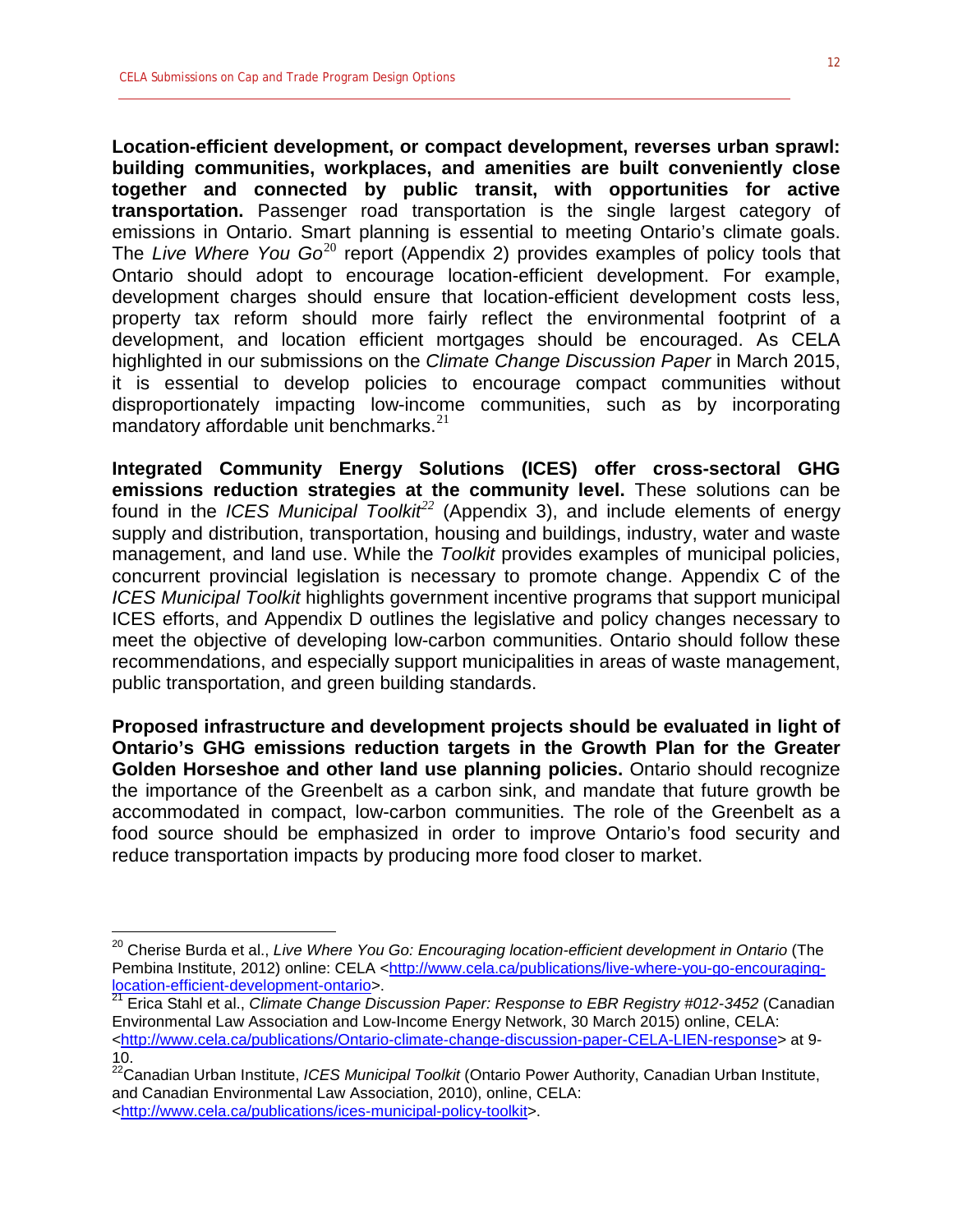**GHG reduction targets must be reflected in all environmental and planning decisions.** Proposals that are subject to approvals under the *Environmental Protection*  Act,<sup>[23](#page-12-0)</sup> Environmental Assessment Act,<sup>[24](#page-12-1)</sup> and Energy Board Act<sup>[25](#page-12-2)</sup> must demonstrate that they would not undermine Ontario's capacity to meet its GHG reduction targets.

**Investments in water conservation programs should be a priority for Ontario, as the production and distribution of tap water is up to one half of municipal energy consumption.**[26](#page-12-3)

**Ontario must address issues of energy insecurity in First Nations, northern and remote communities.** Relying on diesel fuel is risky and expensive, and remote communities face logistical and economic hurdles that prevent them from adopting renewable alternatives.<sup>[27](#page-12-4)</sup> A portion of the revenue from the cap and trade program should be invested into a fund to help with renewable energy programs in northern and remote communities.

**Energy conservation has to be a policy priority, with a focus on low-income, First Nations, remote, and other marginalized communities.** Policies that enhance the ability of marginalized Ontarians to take advantage of energy conservation, such as subsidized home weatherization programs, should be developed. A credit for the increase in energy costs that low-income individuals will face should apply to multifuels in addition to electricity.

**Ontario's new waste strategy must have an explicit goal of zero waste.** In order to reduce GHG emissions, Ontario has to implement an aggressive waste reduction program. A cradle-to-cradle approach should be applied, meaning materials must be reused in a safe manner. Producer responsibility should be paramount.

<span id="page-12-1"></span>

<span id="page-12-0"></span><sup>&</sup>lt;sup>23</sup> RSO 1990, c E19.<br><sup>24</sup> RSO 1990, c E18.<br><sup>25</sup> 1998, SO 1998, c 15, Sched B.

<span id="page-12-3"></span><span id="page-12-2"></span><sup>&</sup>lt;sup>26</sup> Environmental Commissioner of Ontario, "Missed Opportunities under the Water Opportunities Act, 2010" in *Engaging Solutions: Annual report 2010/2011* (Toronto: Office of the Environmental Commissioner of Ontario, 2011) at 98.

<span id="page-12-4"></span><sup>27</sup> Green Budget Coalition, *Recommendations for Budget 2014*, online: CELA [<http://www.cela.ca/publications/green-budget-coalition-2014>](http://www.cela.ca/publications/green-budget-coalition-2014) at 34-35.